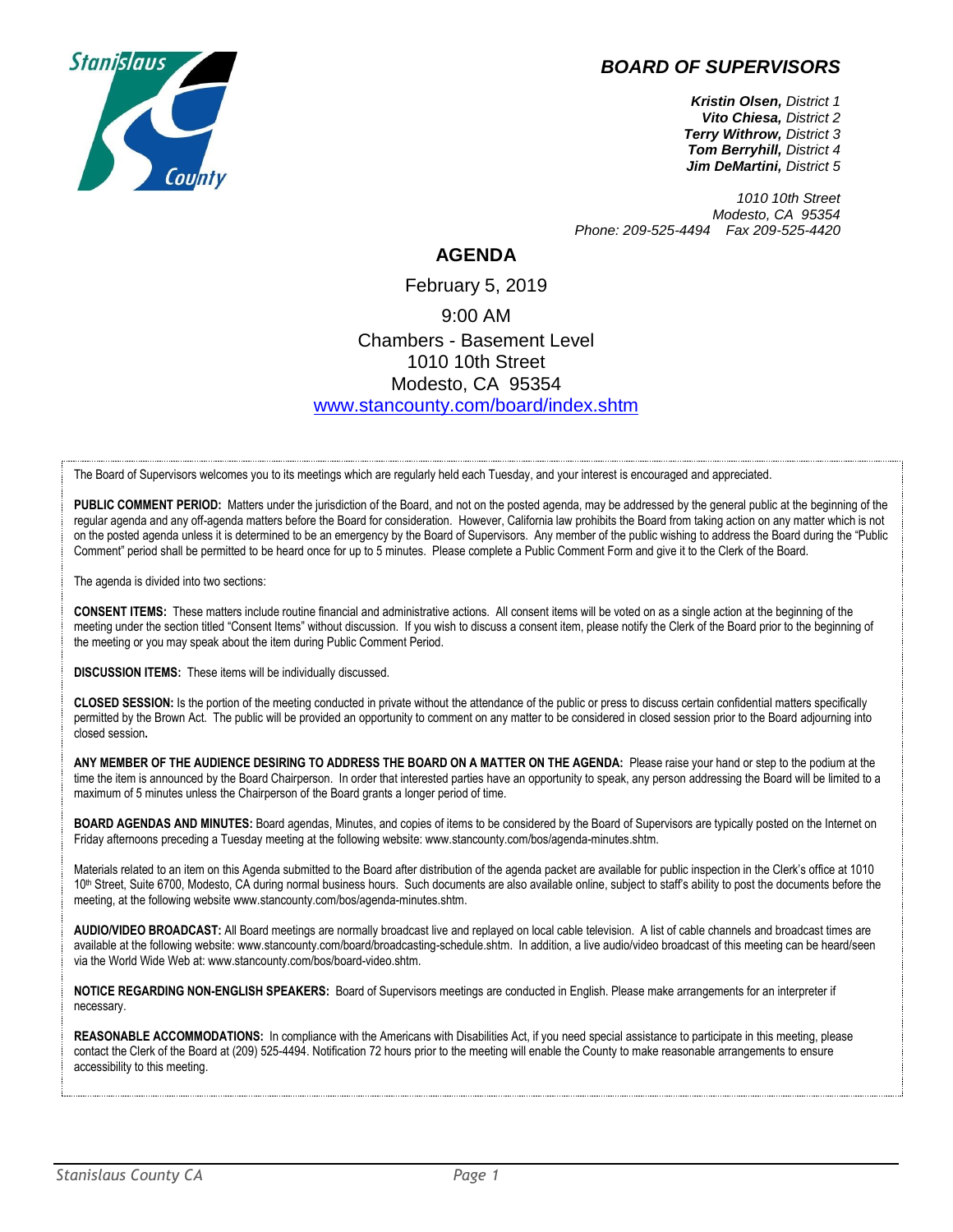- 1. Pledge Allegiance to the Flag
- 2. Invocation
- 3. Presentation: February 2019 as Black History Month in Stanislaus County
- 4. Public Comment Period
- 5. Consent Calendar
	- A. Miscellaneous
		- 1. Approval of the Special Meeting Minutes for January 28, 2019 [\(View Item\)](http://stancounty.com/bos/minutes/2019/min01-28-19.pdf)
		- 2. Approval of the Regular Meeting Minutes for January 29, 2019 [\(View Item\)](http://stancounty.com/bos/minutes/2019/min01-29-19.pdf)
		- 3. Approval of Appointment of Jerilyn Yerby to the Stanislaus County Local Task Force on Solid Waste Management [\(View Item\)](http://stancounty.com/bos/agenda/2019/20190205/A03.pdf)
		- 4. Approval of Appointment of Toby Wells to the Stanislaus County Economic Development Action Committee[\(View Item\)](http://stancounty.com/bos/agenda/2019/20190205/A04.pdf)
		- 5. Acceptance of the Resignation of Peni Basalusalu and Art Machado from the Stanislaus County Local Task Force on Solid Waste Management [\(View Item\)](http://stancounty.com/bos/agenda/2019/20190205/A05.pdf)
		- 6. Acceptance of the Resignation of Pamela Sweeten from the Stanislaus County Agricultural Advisory Board [\(View Item\)](http://stancounty.com/bos/agenda/2019/20190205/A06.pdf)
	- B. Chief Executive Office
		- 1. Approval of the Community Services Agency California Work Opportunity and Responsibility to Kids Home Visiting Initiative Proposal, Authorization for the Community Services Agency to Accept the Home Visiting Allocation and Approval to enter into an Agreement with Stanislaus County Office of Education for Home Visitation Services – Community Services Agency [\(View Item\)](http://stancounty.com/bos/agenda/2019/20190205/B01.pdf)
		- 2. Approval to Award an Independent Contractor Agreement to Grover Landscape Services, Inc., for as needed Tree Trimming, Tree Removal, and other Arborist Services for Various Locations within the Department of Parks and Recreation and Department of Environmental Resources – Parks and Recreation [\(View Item\)](http://stancounty.com/bos/agenda/2019/20190205/B02.pdf)
		- 3. Approval of an Agreement with Continental Flooring Company to Install Flooring at the Public Defender's Office, located at 1021 "I" Street, Modesto – General Services Agency [\(View Item\)](http://stancounty.com/bos/agenda/2019/20190205/B03.pdf)
		- 4. Approval to Apply for, Enter Into and Sign Grant Agreements for the California Department of Parks and Recreation Off-Highway Motor Vehicle Recreation Division Grant Program, Quagga and Zebra Mussel Infestation Prevention Grant Program, State of California Natural Resources Agency for the Cultural, Community and Natural Resources Grant Program for Various Park Locations, and the Sea Tow Foundation Life Jacket Loaner Grant Program – Parks and Recreation [\(View Item\)](http://stancounty.com/bos/agenda/2019/20190205/B04.pdf)
	- C. Department of Public Works